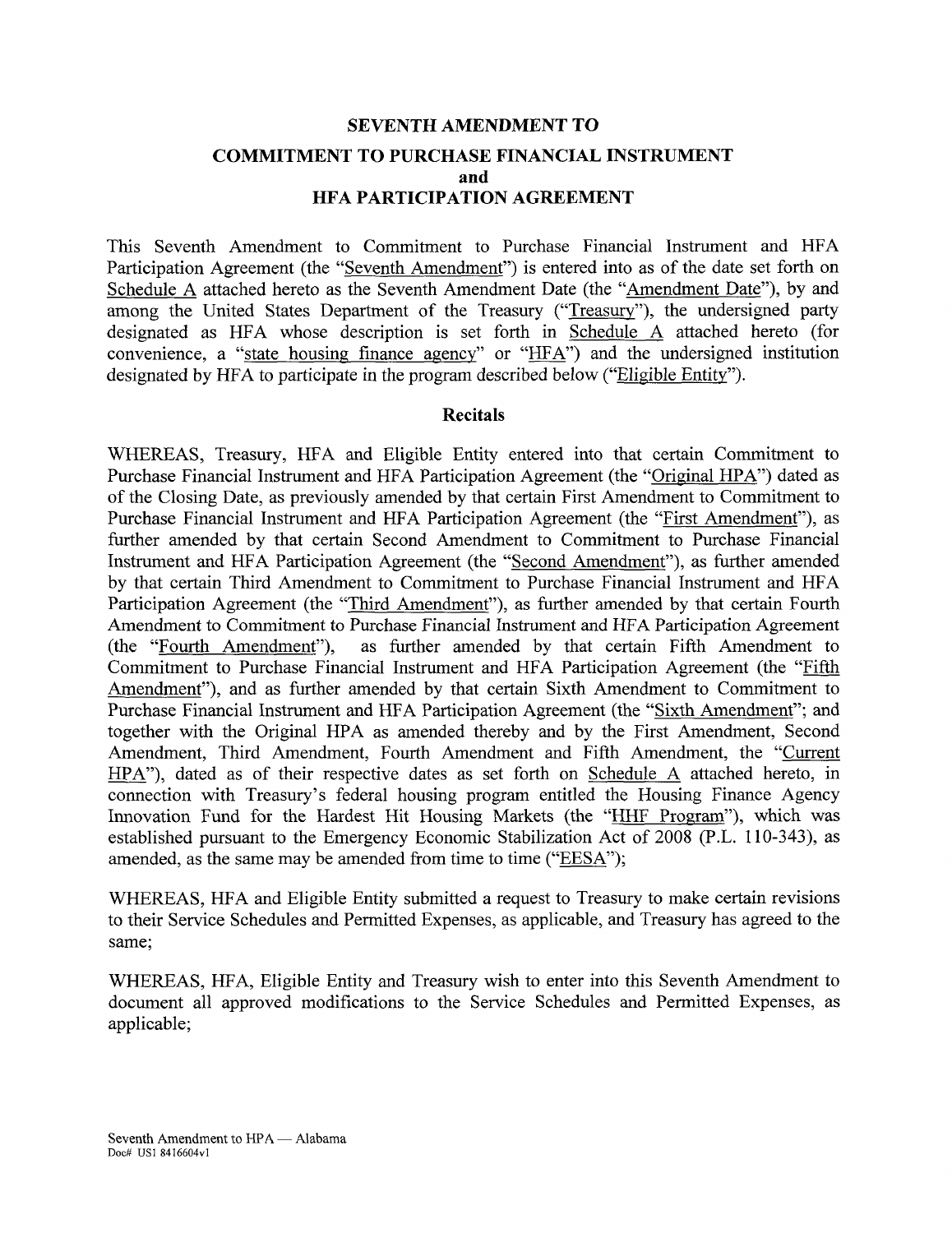Accordingly, in consideration of the representations, warranties, and mutual agreements set forth herein and for other good and valuable consideration, the receipt and sufficiency of which are hereby acknowledged, Treasury, HFA and Eligible Entity agree as follows.

## **Agreement**

## **1. Amendments**

A. Definitions. All references in the Current HPA to the "Agreement" shall mean the Current HPA, as further amended by this Seventh Amendment; and all references in the Current HPA to Schedules A, B or C shall mean the Schedules A, B or C attached to this Seventh Amendment. All references herein to the "HPA" shall mean the Current HPA, as further amended by this Seventh Amendment.

B. Schedule A. Schedule A attached to the Current HPA is hereby deleted in its entirety and replaced with Schedule A attached to this Seventh Amendment.

C. Schedule B. Schedule B attached to the Current HPA is hereby deleted in its entirety and replaced with Schedule B attached to this Seventh Amendment.

D. Schedule C. Schedule C attached to the Current HPA is hereby deleted in its entirety and replaced with Schedule C attached to this Seventh Amendment.

#### **2. Representations, Warranties and Covenants**

A. HFA and Eligible Entity. HFA and Eligible Entity, each for itself, make the following representations, warranties and covenants to Treasury and the truth and accuracy of such representations and warranties and compliance with and performance of such covenants are continuing obligations of HFA and Eligible Entity, each as to itself. In the event that any of the representations or warranties made herein cease to be true and correct or HFA or Eligible Entity breaches any of its covenants made herein, HFA or Eligible Entity, as the case may be, agrees to notify Treasury immediately and the same shall constitute an Event of Default under the HPA.

(1) HFA and Eligible Entity each hereby certifies, represents and warrants as of the date hereof that each of the representations and warranties of HFA or Eligible Entity, as applicable, contained in the HPA are true, correct, accurate and complete in all material respects as of the date hereof. All covenants of HFA or Eligible Entity, as applicable, contained in the HPA shall remain in full force and effect and neither HFA, nor Eligible Entity is in breach of any such covenant.

(2) Eligible Entity has the full corporate power and authority to enter into, execute, and deliver this Seventh Amendment and any other closing documentation delivered to Treasury in connection with this Seventh Amendment, and to perform its obligations hereunder and thereunder.

(3) HFA has the full legal power and authority to enter into, execute, and deliver this Seventh Amendment and any other closing documentation delivered to Treasury in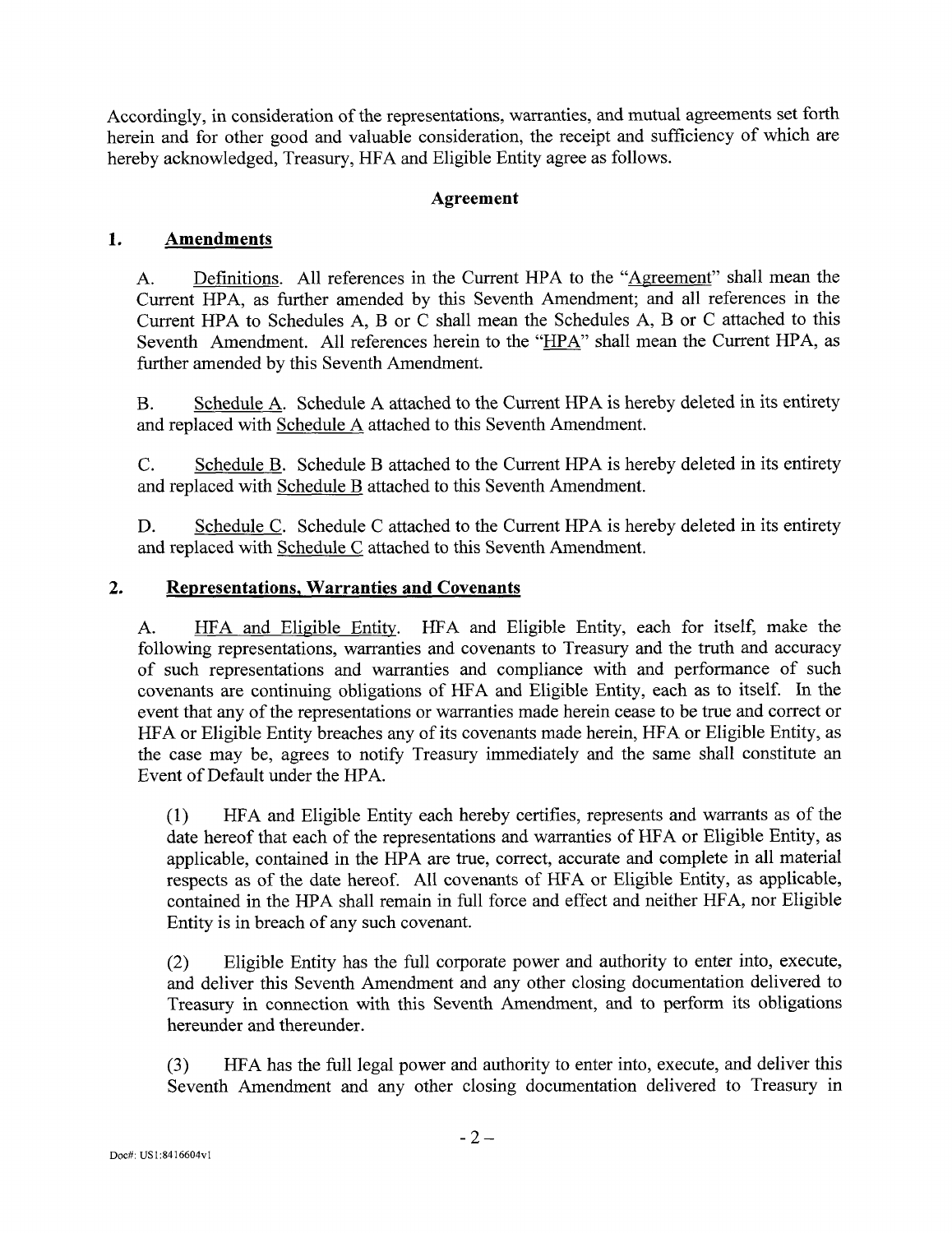connection with this Seventh Amendment, and to perform its obligations hereunder and thereunder.

#### $3.$ **Miscellaneous**

A. The recitals set forth at the beginning of this Seventh Amendment are true and accurate and are incorporated herein by this reference.

B. Capitalized terms used but not defined herein shall have the meanings ascribed to them in the HPA.

C. Any provision of the HPA that is determined to be prohibited or unenforceable in any jurisdiction shall, as to such jurisdiction, be ineffective to the extent of such prohibition or unenforceability without invalidating the remaining provisions of the HPA, and no such prohibition or unenforceability in any jurisdiction shall invalidate such provision in any other jurisdiction.

D. This Seventh Amendment may be executed in two or more counterparts (and by different parties on separate counterparts), each of which shall be deemed an original, but all of which together shall constitute one and the same instrument. Facsimile or electronic copies of this Seventh Amendment shall be treated as originals for all purposes.

## [SIGNATURE PAGE FOLLOWS; REMAINDER OF PAGE INTENTIONALLY LEFT BLANK]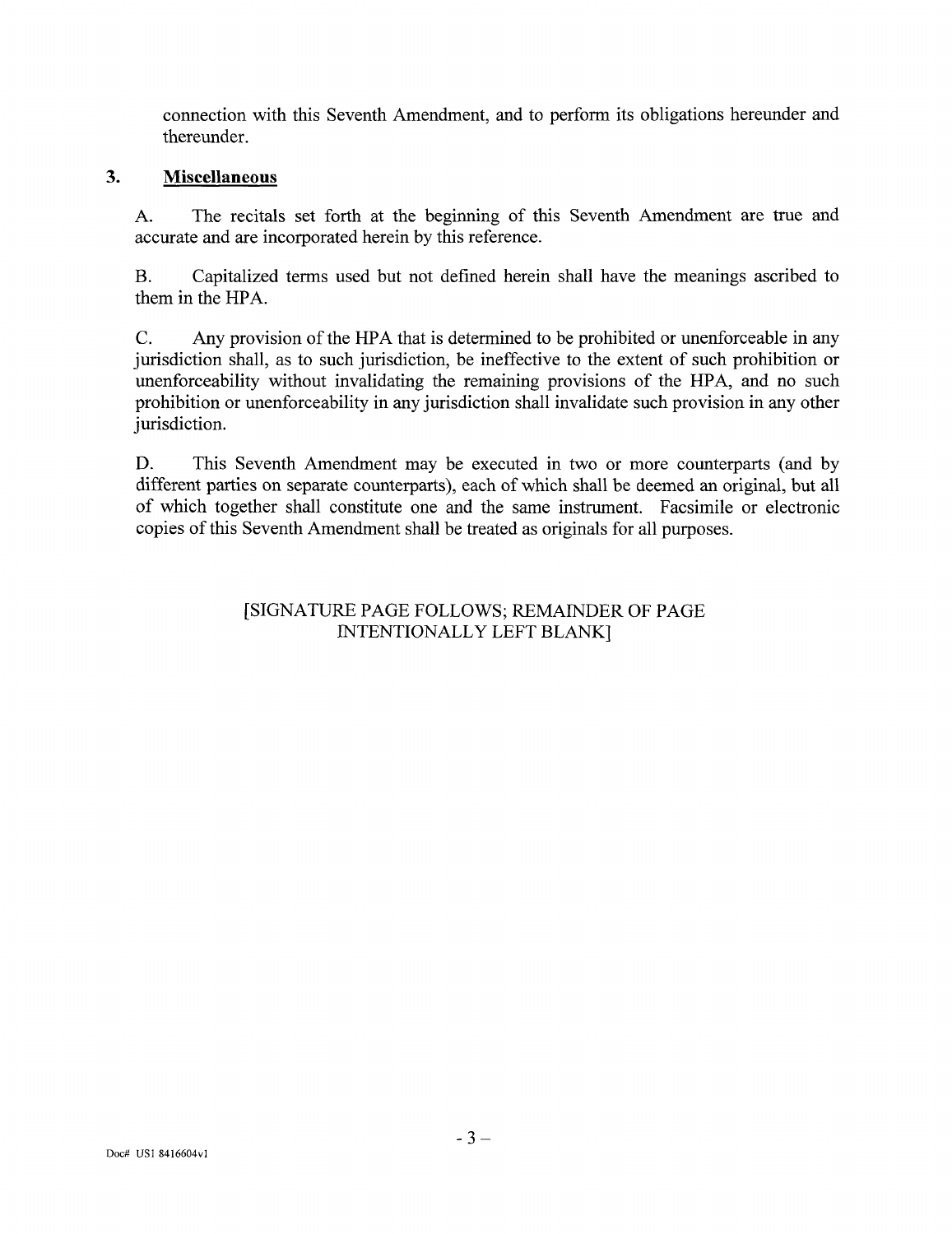**In Witness Whereof,** HFA, Eligible Entity and Treasury by their duly authorized officials hereby execute and deliver this Seventh Amendment to Commitment to Purchase Financial Instrument and HFA Participation Agreement as of the Amendment Date.

# **HFA:** TREASURY:

ALABAMA HOUSING FINANCE AUTHORITY

UNITED STATES DEPARTMENT OF THE **TREASURY** 

By: /s/ Robert Strickland Name: Robert Strickland Title: Executive Director

By:

Name: Timothy G. Massad Title: Assistant Secretary for Financial Stability

#### **ELIGIBLE ENTITY:**

ALABAMA HOUSING FINANCE AUTHORITY

By: /s/ Robert Strickland Name: Robert Strickland Title: Executive Director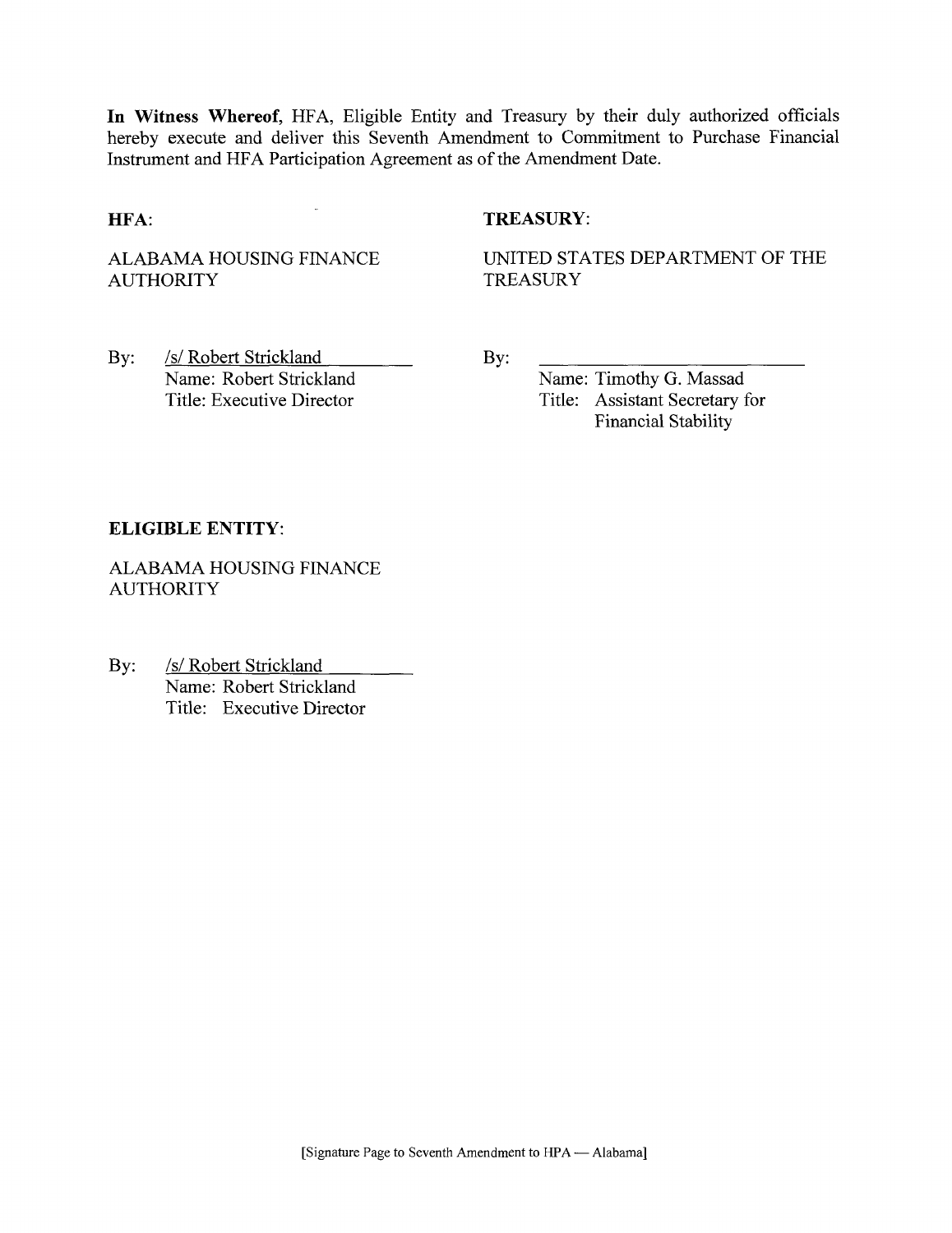**In Witness Whereof,** HFA, Eligible Entity and Treasury by their duly authorized officials hereby execute and deliver this Seventh Amendment to Commitment to Purchase Financial Instrument and HFA Participation Agreement as of the Amendment Date.

**HFA:** 

#### **TREASURY:**

ALABAMA HOUSING FINANCE AUTHORITY

UNITED STATES DEPARTMENT OF THE TREASURY

Name: Title:

By:  $\frac{1}{4}$  By:  $\frac{1}{4}$ Name: Timothy G. Massad Title: Assistant Secretary for Financial Stability

#### **ELIGIBLE ENTITY:**

ALABAMA HOUSING FINANCE AUTHORITY

By:

Name: Title: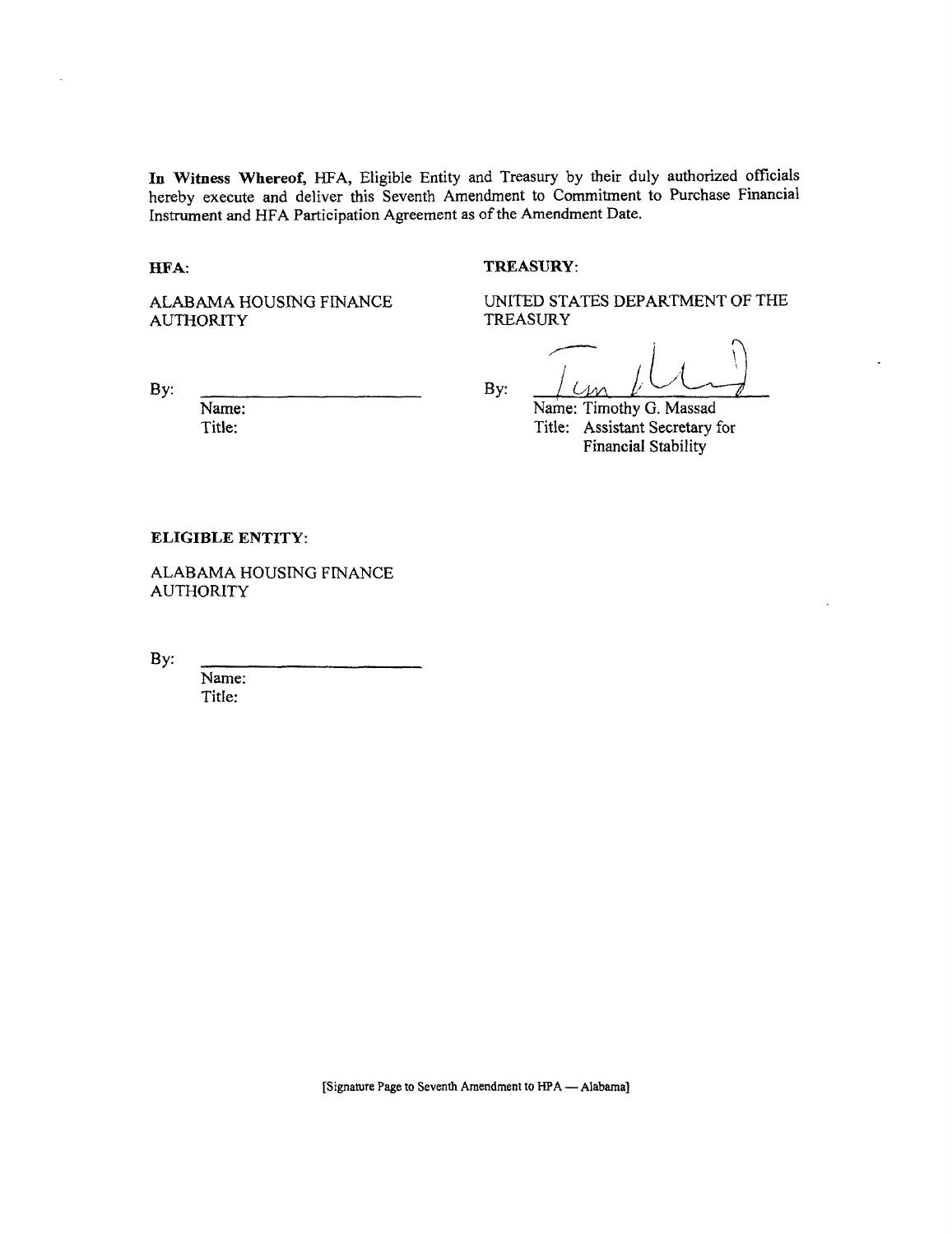# **EXHIBITS AND SCHEDULES**

Schedule A Basic Information<br>Schedule B Service Schedules

Schedule B Service Schedules<br>Schedule C Permitted Expense

Permitted Expenses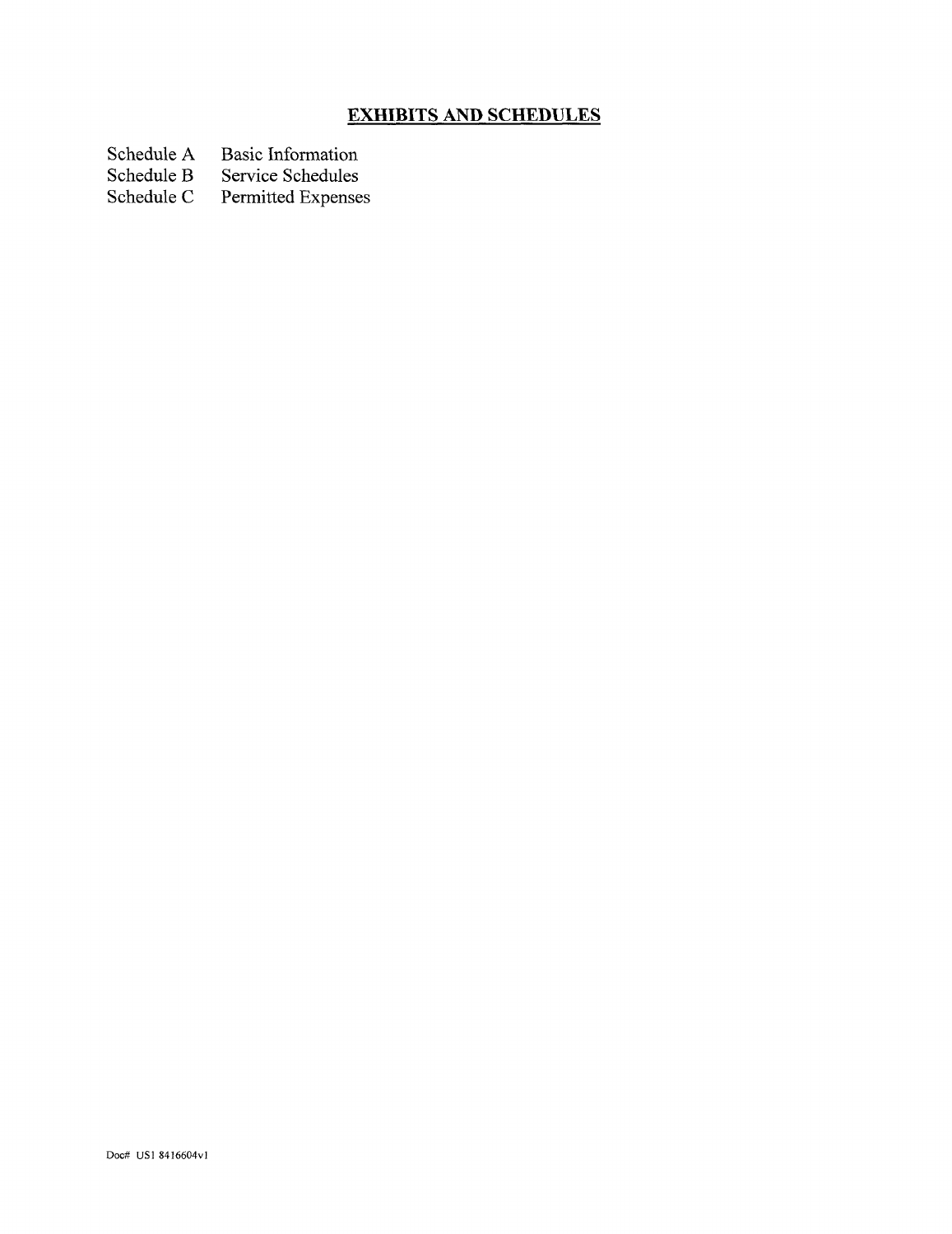# **SCHEDULE A**

#### **BASIC INFORMATION**

Eligible Entity Information: Name of the Eligible Entity:

Corporate or other organizational form:

Alabama Housing Finance Authority<sup>1</sup>

a public corporation and instrumentality of the State of Alabama, established and existing under the Code of Alabama 1975  $§24-1A-1$  pursuant to Act No. 80-585 of the Alabama Legislature

Alabama

Notice Information:

Jurisdiction of organization:

| HFA Information:<br>Name of HFA: | Alabama Housing Finance Authority                                                                                                                                                                        |
|----------------------------------|----------------------------------------------------------------------------------------------------------------------------------------------------------------------------------------------------------|
| Organizational form:             | a public corporation and instrumentality of<br>the State of Alabama, established and<br>existing under the Code of Alabama 1975 $\S$<br>24-1A-1 pursuant to Act No. 80-585 of the<br>Alabama Legislature |
| Date of Application:             | August 31, 2010                                                                                                                                                                                          |
| Date of Action Plan:             | September 1, 2010                                                                                                                                                                                        |

<sup>1</sup> References in the Agreement to the term "HFA" shall mean the Alabama Housing Finance Agency ("AHFA") in its capacity as an HFA as such term is used in the Agreement; references in the Agreement to the term "Eligible Entity" shall mean AHFA, in its capacity as Eligible Entity as such term is used in the Agreement.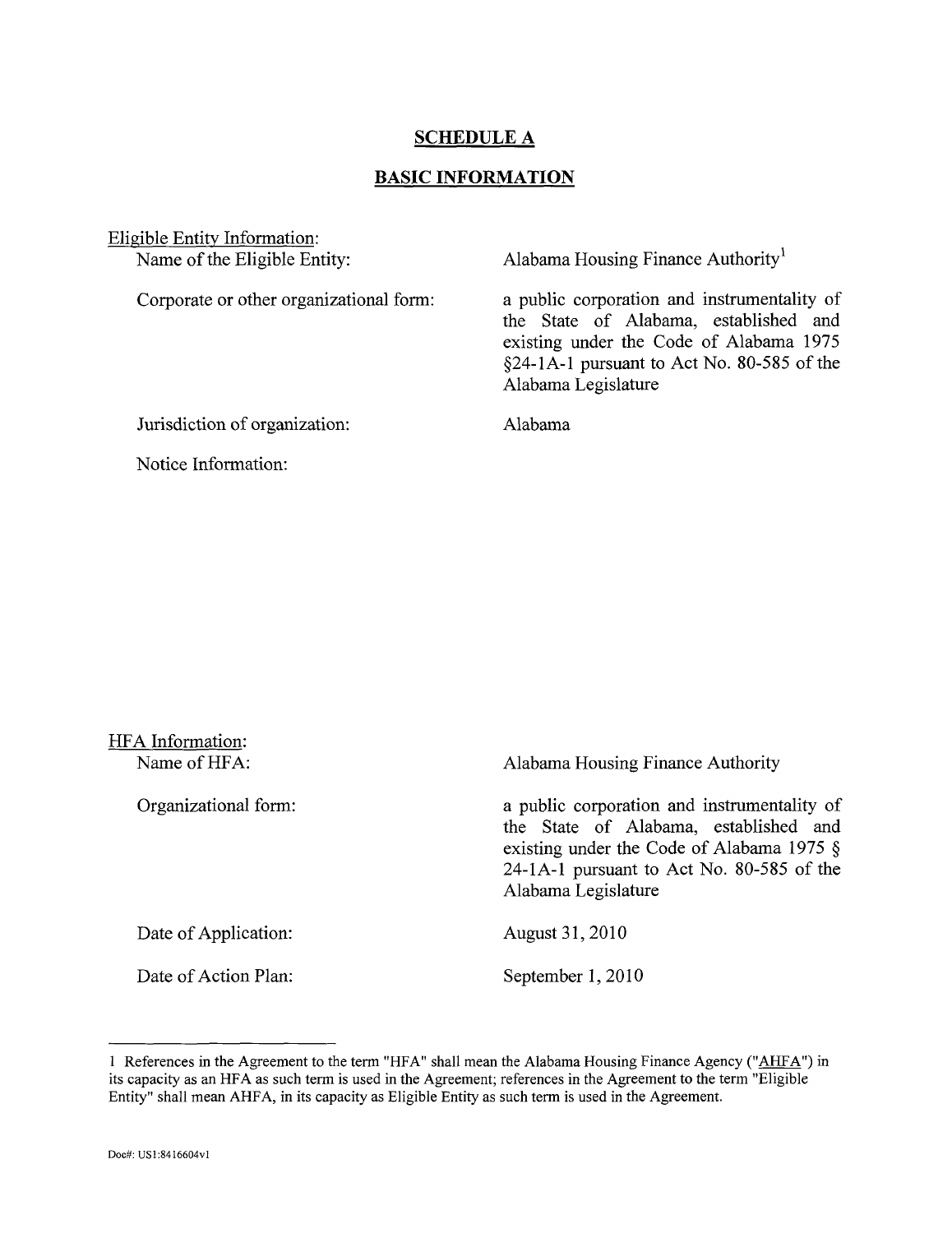| Notice Information:                                                          | Same as Notice Information for Eligible<br>Entity.                                                                                                           |
|------------------------------------------------------------------------------|--------------------------------------------------------------------------------------------------------------------------------------------------------------|
| Program Participation Cap:                                                   | \$162,521,345.00                                                                                                                                             |
| Portion of Program Participation Cap<br>Representing Original HHF Funds:     | N/A                                                                                                                                                          |
| Portion of Program Participation Cap<br>Representing Unemployment HHF Funds: | \$60,672,471.00                                                                                                                                              |
| Permitted Expenses:                                                          | \$27,024,240.00                                                                                                                                              |
| Closing Date:                                                                | September 23, 2010                                                                                                                                           |
| <b>First Amendment Date:</b>                                                 | September 29, 2010                                                                                                                                           |
| <b>Second Amendment Date:</b>                                                | December 16, 2010                                                                                                                                            |
| Third Amendment Date:                                                        | January 26, 2011                                                                                                                                             |
| Fourth Amendment Date:                                                       | March 31, 2011                                                                                                                                               |
| <b>Fifth Amendment Date:</b>                                                 | May 25, 2011                                                                                                                                                 |
| <b>Sixth Amendment Date:</b>                                                 | June 28, 2012                                                                                                                                                |
| <b>Seventh Amendment Date:</b>                                               | March 8, 2013                                                                                                                                                |
| <b>Eligible Entity Depository Account Information:</b>                       | See account information set forth in the<br>Depository Account Control Agreement<br>Treasury and Eligible<br>between<br>Entity<br>regarding the HHF Program. |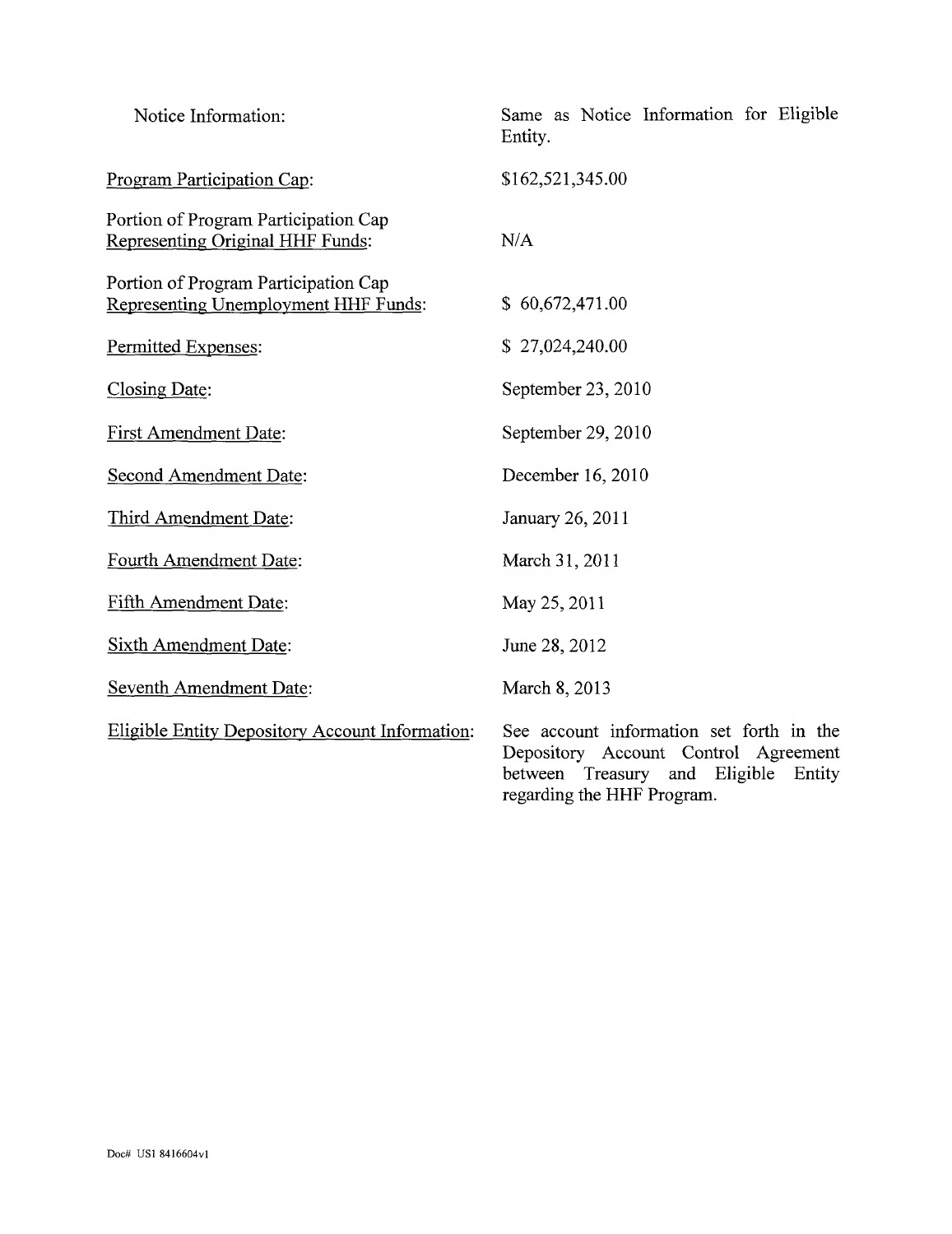# SCHEDULE B

#### SERVICE SCHEDULES

The Service Schedules attached as Schedule B to the Current HPA are hereby deleted in their entirety and replaced with the attached Service Schedules (numbered sequentially as Service Schedule B-l, Service Schedule B-2, et. seq.), which collectively comprise Schedule B to the HPA.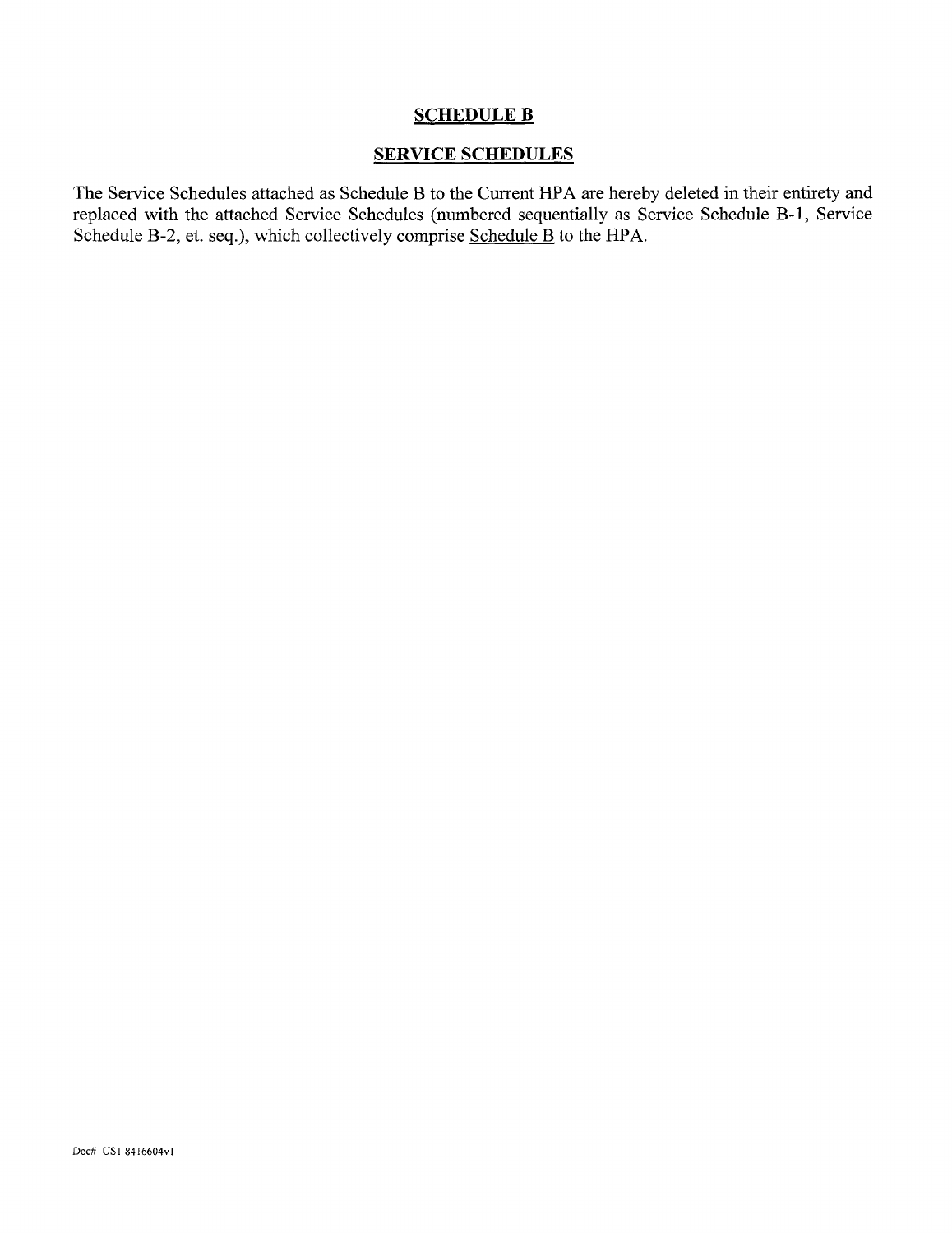# **SERVICE SCHEDULE B-l**



# **SUMMARY GUIDELINES**

#### HARDEST **HIT FOR** ALABAMA'S UNEMPLOYED HOMEOWNERS

| 1. Program Overview | AHFA will administer HHF to subsidize 100 percent of an eligible<br>unemployed or underemployed homeowner's current monthly mortgage<br>payments and all other mortgage-related expenses (including<br>subordinate liens, if applicable) during their time of eligibility. The<br>assistance will not exceed a total of \$25,000 per household.                                                                                                                                                                                                                                                                  |
|---------------------|------------------------------------------------------------------------------------------------------------------------------------------------------------------------------------------------------------------------------------------------------------------------------------------------------------------------------------------------------------------------------------------------------------------------------------------------------------------------------------------------------------------------------------------------------------------------------------------------------------------|
|                     | Alabama's HHF will provide payment not to exceed \$12,500, to a<br>participating homeowner's servicer(s) to bring the homeowner current<br>on his or her delinquent mortgage(s). If this maximum amount that<br>AHFA will provide does not exceed the total amount needed to bring the<br>homeowner current on all existing mortgages, the homeowner must<br>cover any shortfall. The AHFA payment can cover principal, interest,<br>fees, escrow/impound expenses, delinquent taxes and/or escrow<br>shortage for taxes and insurance.                                                                          |
|                     | Interested homeowners will apply directly to AHFA via a secure website<br>monitored and maintained by AHFA staff. Applications will be<br>evaluated and approved by AHFA staff members.<br>Approved<br>homeowners will be expected to submit certain information<br>documenting their employment status and inability to pay their<br>mortgage and supporting their mortgage claims.                                                                                                                                                                                                                             |
|                     | Once in the program, all homeowners will be expected to re-certify their<br>continued eligibility and residence in the home on a monthly basis.<br>HHF payments will be distributed to servicers by AHFA on a monthly<br>basis, contingent upon homeowner recertification and continued<br>eligibility for unemployment compensation (for both unemployed and<br>who<br>receive<br>underemployed).<br>Homeowners<br>unemployment<br>compensation from agencies outside of the State of Alabama must<br>provide a copy of a current awards letter and approved documentation to<br>reflect continued eligibility. |
|                     | Monthly assistance, not to exceed a total of \$25,000 per household, will<br>continue (i) for up to three months following the termination of<br>borrower eligibility or (ii) until the property ceases to be the borrower's<br>primary residence.                                                                                                                                                                                                                                                                                                                                                               |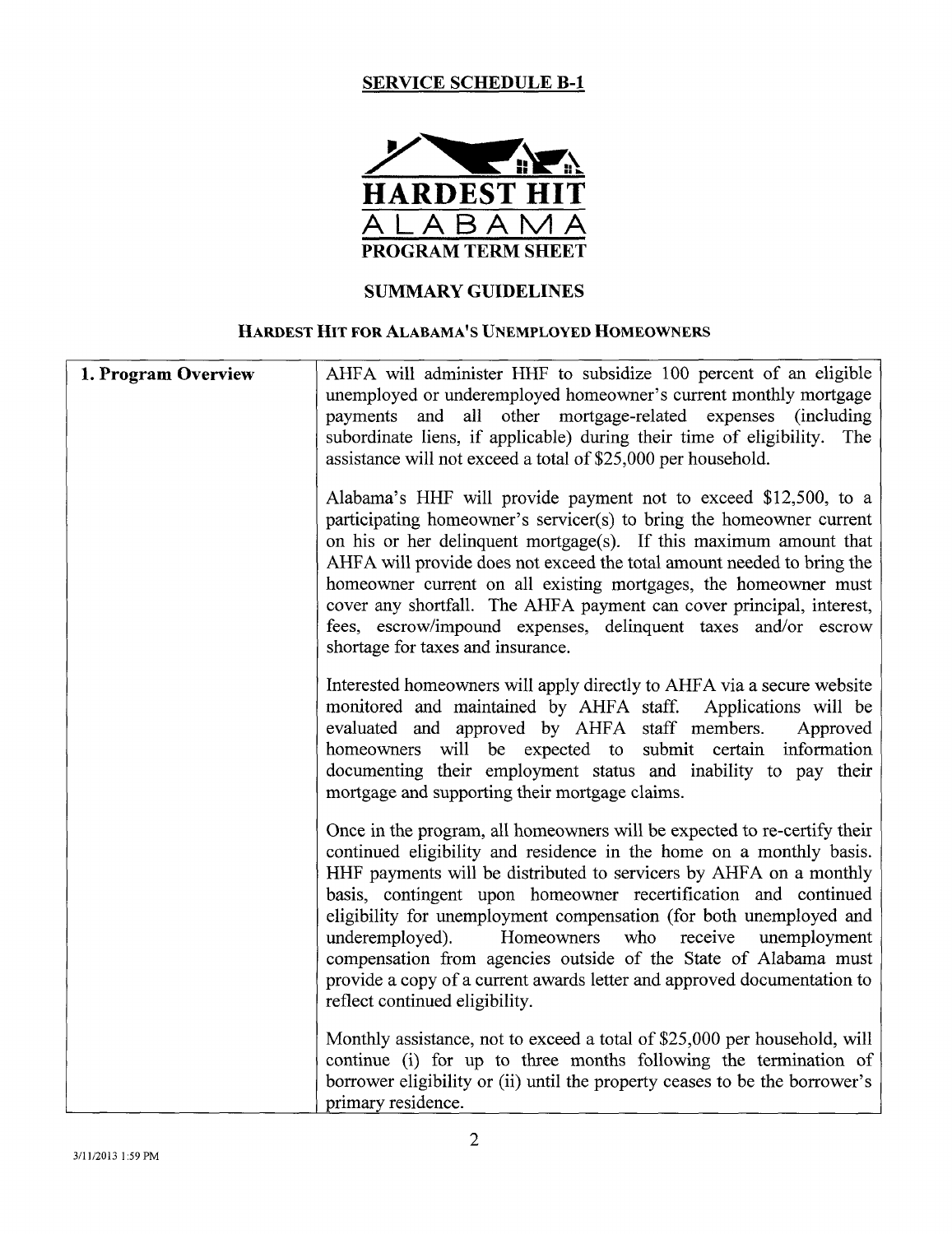| 2. Program Goals                                                                  | Provide mortgage payment assistance to unemployed or underemployed<br>Alabama homeowners with a chance of sustaining homeownership.                                                                                                                                                                                                                                                                                                                                                                                                                                                                                     |
|-----------------------------------------------------------------------------------|-------------------------------------------------------------------------------------------------------------------------------------------------------------------------------------------------------------------------------------------------------------------------------------------------------------------------------------------------------------------------------------------------------------------------------------------------------------------------------------------------------------------------------------------------------------------------------------------------------------------------|
| 3. Target Population /<br><b>Areas</b>                                            | This program will assist low- to moderate-income families in Alabama.<br>AHFA does not anticipate targeting this assistance on a geographic<br>basis.                                                                                                                                                                                                                                                                                                                                                                                                                                                                   |
| 4. Program Allocation<br>(Excluding<br><b>Administrative</b><br><b>Expenses</b> ) | \$62,521,345                                                                                                                                                                                                                                                                                                                                                                                                                                                                                                                                                                                                            |
| 5. Borrower Eligibility<br>Criteria                                               | Unemployed and underemployed Alabama homeowners who have been<br>declared eligible to receive state or federal unemployment compensation<br>benefits may apply for assistance.                                                                                                                                                                                                                                                                                                                                                                                                                                          |
|                                                                                   | Also, applicants must have a total annual household income of less than<br>140 percent of the state median income. AHFA may change this limit<br>annually when new income data becomes available from the U.S.<br>Department of Housing and Urban Development.                                                                                                                                                                                                                                                                                                                                                          |
|                                                                                   | The homeowner, in connection with a mortgage or real estate<br>transaction, cannot have been convicted, within the last 10 years, of any<br>one of the following: (A) felony larceny, theft, fraud or forgery,<br>(B) money laundering or (C) tax evasion.                                                                                                                                                                                                                                                                                                                                                              |
|                                                                                   | All homeowners will be required to provide a financial Hardship<br>Affidavit attesting to their inability to pay their mortgage. HHF will be<br>available to qualified homeowners on a first-come, first-served basis.                                                                                                                                                                                                                                                                                                                                                                                                  |
| 6. Property / Loan<br><b>Eligibility Criteria</b>                                 | The homeowner must currently occupy the property as their primary<br>residence and the residence must be located within the state of Alabama.<br>Eligible structures include single-family homes, attached or detached,<br>and manufactured housing attached to real property. Existing mortgage<br>loans on the property must have an unpaid principal balance totaling no<br>more than \$258,690. Mortgages must be originated by a financial<br>institution in the business of regularly originating mortgage loans and<br>the mortgage loans must be executed and recorded prior to the<br>homeowners unemployment. |
| 7. Program Exclusions                                                             | Mortgage loans on second homes or investment properties will not be<br>eligible for HHF assistance.                                                                                                                                                                                                                                                                                                                                                                                                                                                                                                                     |
| 8. Structure of Assistance                                                        | Homeowners receiving funds will execute a note and a subordinate<br>mortgage lien in favor of AHFA that will be recorded in public records<br>against the property. Loans will be zero percent and non-amortizing.<br>Loans originated between the pilot program commencement and<br>December 31, 2012, will be forgiven at the termination of a five-year<br>term. Loans originated between January 1, 2013, and December 31,                                                                                                                                                                                          |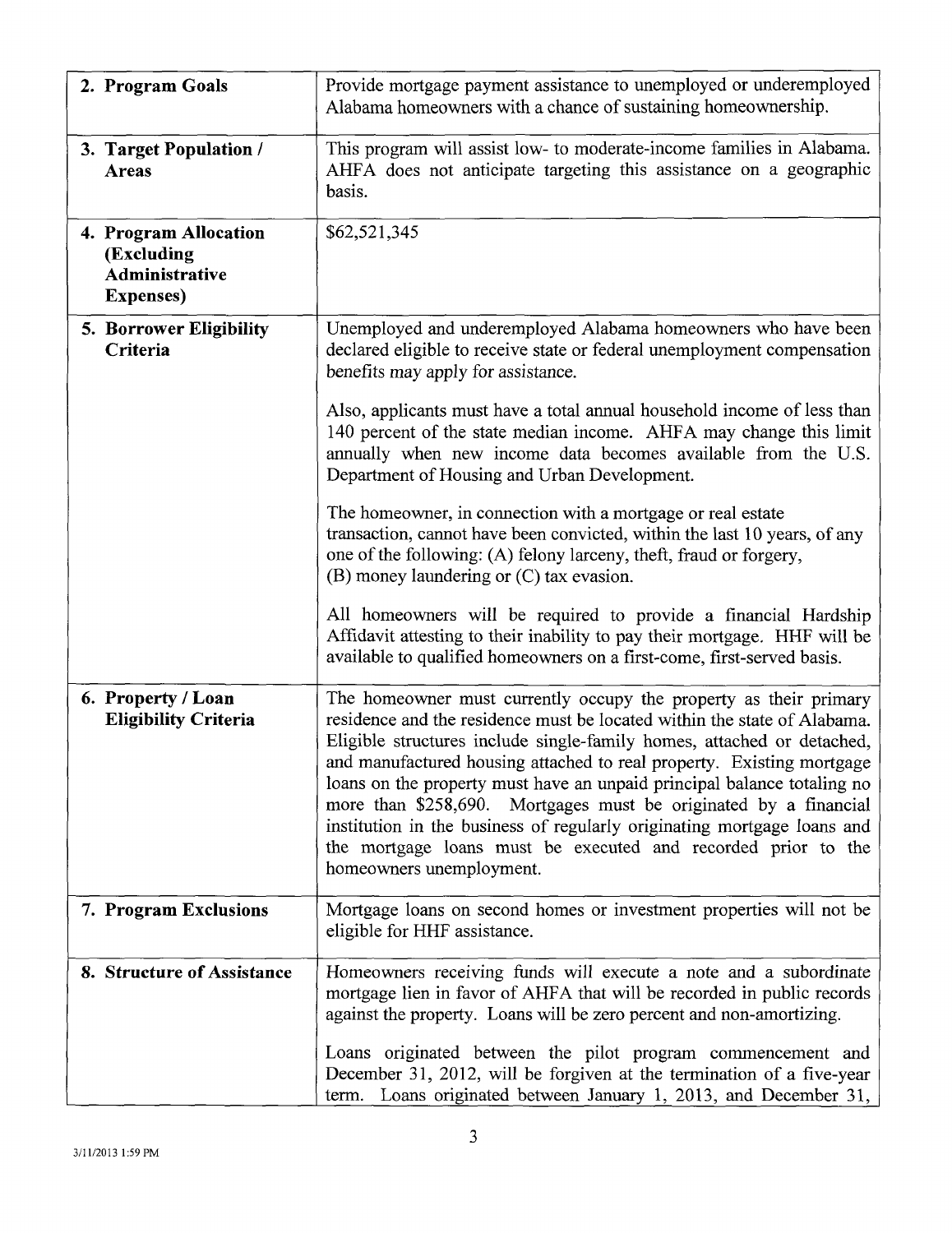|                                                        | 2013, will be forgiven at the termination of a four-year term. Loans<br>originated between January 1, 2014, and December 31, 2014, will be<br>forgiven at the termination of a three-year term. No loans will be<br>originated after December 31, 2014. On or before December 31, 2017,<br>or such later date allowed by Treasury, any remaining or recaptured<br>funds will be returned to Treasury.<br>Loans will be repayable only if the homeowner sells the property before<br>the forgiveness period expires and there is sufficient equity to pay all or<br>part of the unforgiven balance of the loan. Repaid HHF funds will be<br>re-invested back into new homeowner loans until December 31, 2014.<br>Ongoing monitoring, repayments and satisfactions will be conducted<br>through AHFA. |
|--------------------------------------------------------|------------------------------------------------------------------------------------------------------------------------------------------------------------------------------------------------------------------------------------------------------------------------------------------------------------------------------------------------------------------------------------------------------------------------------------------------------------------------------------------------------------------------------------------------------------------------------------------------------------------------------------------------------------------------------------------------------------------------------------------------------------------------------------------------------|
| 9. Per Household                                       | Assistance not to exceed a total of \$25,000 per household.                                                                                                                                                                                                                                                                                                                                                                                                                                                                                                                                                                                                                                                                                                                                          |
| Assistance                                             | AHFA will cover 100 percent of the household's monthly mortgage<br>payments and all other mortgage-related expenses (including principal,<br>interest, fees, escrow/impound expenses, delinquent taxes and/or escrow<br>shortage for taxes and insurance) unless final payment amount exceeds<br>the maximum assistance available.                                                                                                                                                                                                                                                                                                                                                                                                                                                                   |
|                                                        | If the maximum amount that AHFA will provide (a total of \$12,500 per<br>household) does not exceed the total amount needed to bring the<br>homeowner current on all existing mortgages, the homeowner must<br>cover any shortfall.                                                                                                                                                                                                                                                                                                                                                                                                                                                                                                                                                                  |
| 10. Duration of Assistance                             | HHF payments (excluding the amount needed to bring the homeowner<br>current) will be distributed to servicers by AHFA on a monthly basis.<br>Assistance including up to three months following the termination of<br>eligibility, or until the property ceases to be the homeowner's primary<br>residence. Assistance will last only as long as the maximum available<br>amount covers 100 percent of the household's monthly mortgage<br>payments. Assistance will cease three months after eligibility to receive<br>unemployment compensation terminates, regardless of whether the<br>maximum available benefits have been received.                                                                                                                                                             |
| 11. Estimated Number of<br>Participating<br>Households | 3,100                                                                                                                                                                                                                                                                                                                                                                                                                                                                                                                                                                                                                                                                                                                                                                                                |
| 12. Program Inception /<br><b>Duration</b>             | The pilot program began on December 15, 2010, and funds became<br>available statewide on February 2, 2011. AHFA expects the initial<br>funding allocation to be expended within three years, though funds will<br>be recycled until December 31, 2014.                                                                                                                                                                                                                                                                                                                                                                                                                                                                                                                                               |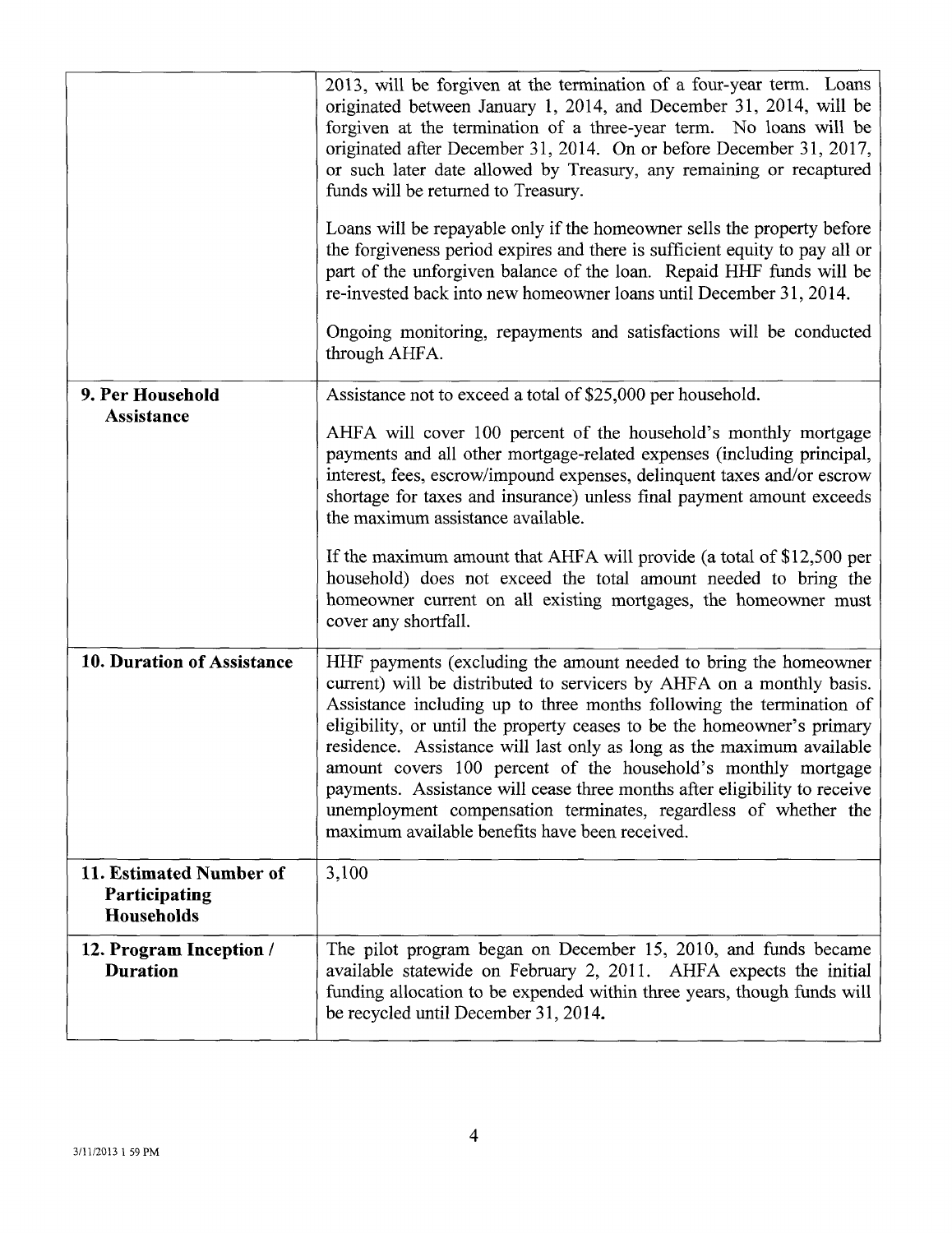| 13. Program Interactions<br>with Other HFA<br><b>Programs</b>           | AHFA has access to the largest concentration of low- to moderate-<br>income homeowners in Alabama with an in-house servicing portfolio of<br>21,000 loans; we anticipate that a number of existing AHFA customers<br>will use HHF.                                   |
|-------------------------------------------------------------------------|----------------------------------------------------------------------------------------------------------------------------------------------------------------------------------------------------------------------------------------------------------------------|
| 14. Program Interactions<br>with HAMP                                   | This assistance can interact with any and all loan modification<br>programs, including HAMP, provided that the homeowner meets the<br>qualifications established by AHFA and Treasury for HHF. HHF funds<br>can be utilized before or after assistance from HAMP UP. |
| 15. Program Leverage with<br><b>Other Financial</b><br><b>Resources</b> | None.                                                                                                                                                                                                                                                                |
| 16. Qualify as an<br><b>Unemployment Program</b>                        | $\boxtimes$ Yes<br>$\square$ No                                                                                                                                                                                                                                      |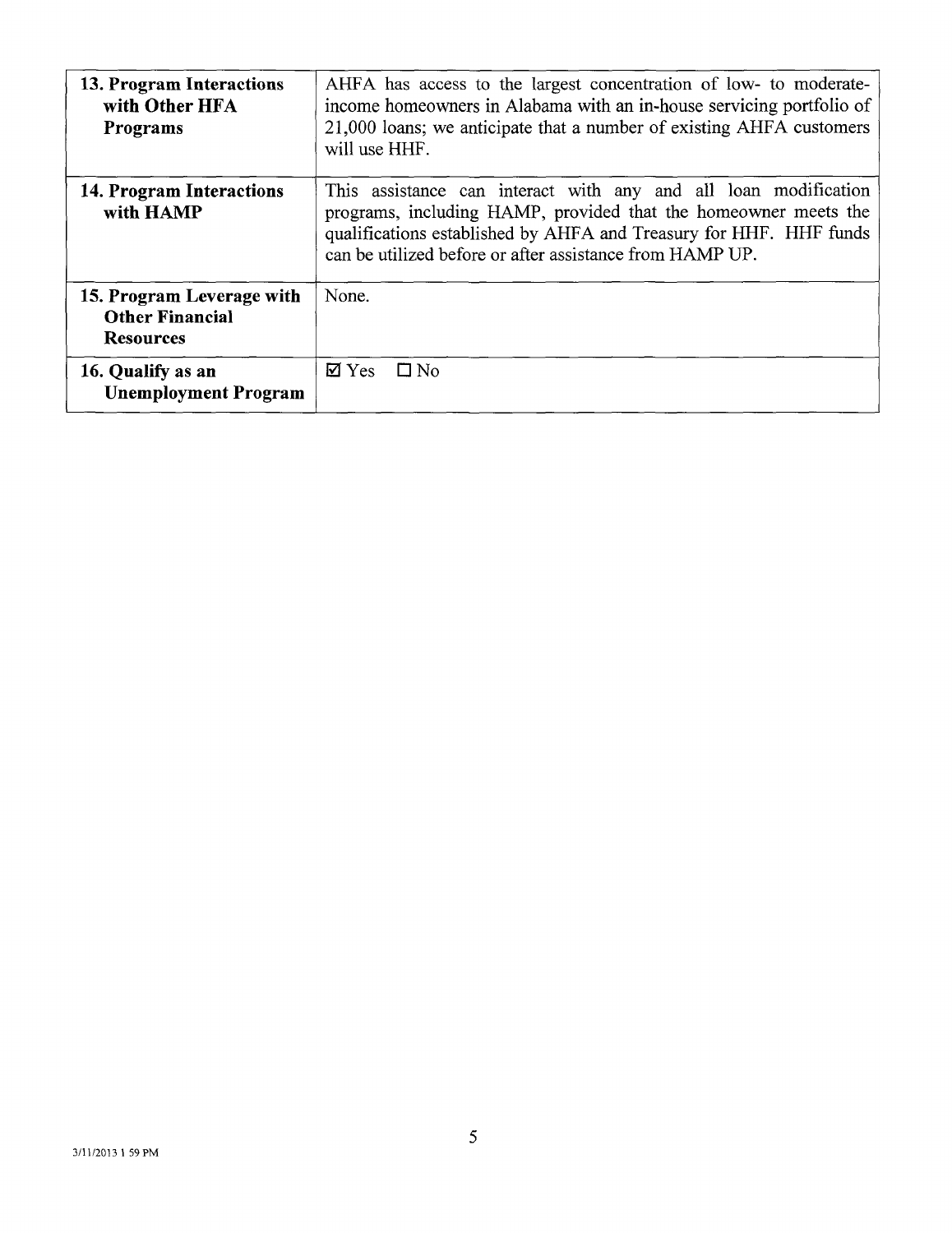# **SERVICE SCHEDULE B-2**

# **ALABAMA HOUSING FINANCE AUTHORITY**



#### **SHORT SALE ASSISTANCE PROGRAM**

| 1. Program Overview                                                        | AHFA will administer HHF funds to assist financially distressed homeowners<br>with the sale of their primary residence. The short sale assistance program<br>will assist homeowners who can no longer sustain their monthly mortgage<br>obligation due to a hardship such as unemployment, underemployment,<br>divorce, or disability. The assistance will not exceed a total of \$30,000 per<br>household.<br>HHF Participating Servicers may refer interested sellers for participation in the<br>program. The servicer must provide evidence the seller has been approved for<br>a short sale, contingent upon receipt of HHF funds. The seller will apply via a<br>secure website monitored and maintained by AHFA staff. Applications will<br>be evaluated and approved by HHA staff members. Sellers will be expected to<br>submit certain information documenting their income, short sale approval<br>(contingent upon receipt of HHF funds), executed sales contract, the value of<br>the property, and payoff statement(s) from a Participating Servicer(s).<br>Participating Servicers must agree to accept a minimum loss of \$1,000 on the<br>first mortgage loan of each short sale assisted.<br>AHFA will provide a single disbursement which can cover closing costs and<br>any remaining principal amount—up to 10% of the sales price, not to exceed |
|----------------------------------------------------------------------------|------------------------------------------------------------------------------------------------------------------------------------------------------------------------------------------------------------------------------------------------------------------------------------------------------------------------------------------------------------------------------------------------------------------------------------------------------------------------------------------------------------------------------------------------------------------------------------------------------------------------------------------------------------------------------------------------------------------------------------------------------------------------------------------------------------------------------------------------------------------------------------------------------------------------------------------------------------------------------------------------------------------------------------------------------------------------------------------------------------------------------------------------------------------------------------------------------------------------------------------------------------------------------------------------------------------------------------------------------------------------|
|                                                                            | \$30,000. The funds will be disbursed at closing and made payable to the<br>servicer and the closing agent (with respect to closing costs).                                                                                                                                                                                                                                                                                                                                                                                                                                                                                                                                                                                                                                                                                                                                                                                                                                                                                                                                                                                                                                                                                                                                                                                                                            |
| 2. Program Goals                                                           | Provide assistance to Alabama homeowners who are unable to sustain their<br>monthly mortgage obligation.                                                                                                                                                                                                                                                                                                                                                                                                                                                                                                                                                                                                                                                                                                                                                                                                                                                                                                                                                                                                                                                                                                                                                                                                                                                               |
| 3. Target Population /<br>Areas                                            | This program will assist low- to moderate-income families in Alabama. AHFA<br>does not anticipate targeting this assistance on a geographic basis.                                                                                                                                                                                                                                                                                                                                                                                                                                                                                                                                                                                                                                                                                                                                                                                                                                                                                                                                                                                                                                                                                                                                                                                                                     |
| 4. Program Allocation<br>(Excluding<br>Administrative<br><b>Expenses</b> ) | \$36,487,880                                                                                                                                                                                                                                                                                                                                                                                                                                                                                                                                                                                                                                                                                                                                                                                                                                                                                                                                                                                                                                                                                                                                                                                                                                                                                                                                                           |
| 5. Borrower Eligibility                                                    | Applicants must have a total annual household income of less than 140 percent                                                                                                                                                                                                                                                                                                                                                                                                                                                                                                                                                                                                                                                                                                                                                                                                                                                                                                                                                                                                                                                                                                                                                                                                                                                                                          |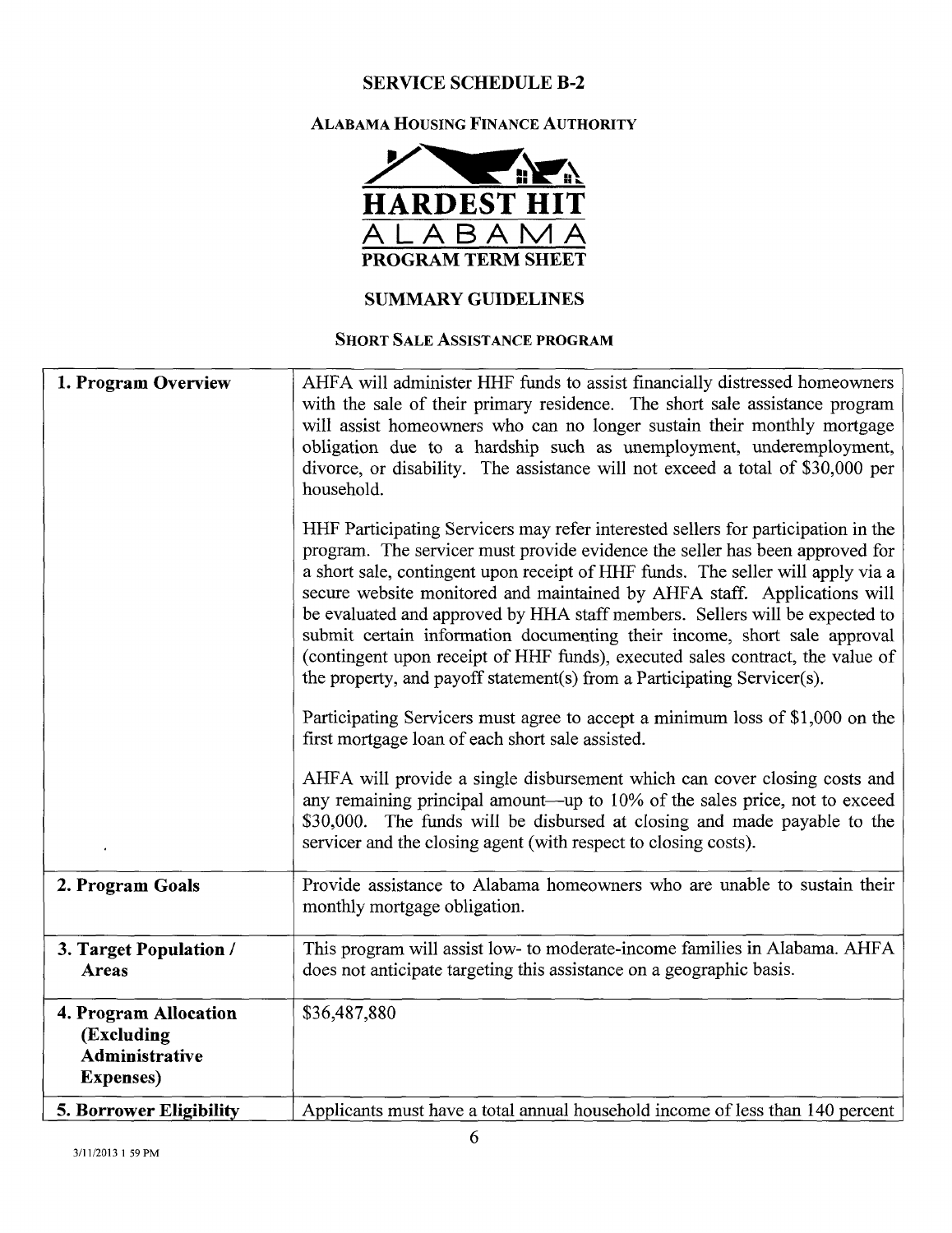| Criteria                                                      | of the state median income. AHFA may change this income limit annually<br>when new income data becomes available from the U.S. Department of<br>Housing and Urban Development.                                                                                                                                                                                                                                |
|---------------------------------------------------------------|---------------------------------------------------------------------------------------------------------------------------------------------------------------------------------------------------------------------------------------------------------------------------------------------------------------------------------------------------------------------------------------------------------------|
|                                                               | The homeowner, in connection with a mortgage or real estate transaction,<br>cannot have been convicted, within the last 10 years, of any one of the<br>following: (A) felony larceny, theft, fraud or forgery, (B) money laundering or<br>(C) tax evasion.                                                                                                                                                    |
|                                                               | Homeowners will be required to provide a financial Hardship Affidavit<br>attesting to their inability to pay their mortgage. HHF will be available to<br>qualified homeowners on a first-come, first-served basis.                                                                                                                                                                                            |
|                                                               | Homeowner's eligibility will also depend on the servicer's evaluation of<br>homeowner for a short sale program.                                                                                                                                                                                                                                                                                               |
| 6. Property / Loan<br><b>Eligibility Criteria</b>             | The homeowner must occupy the property as their primary residence at the<br>time of sale and the residence must be located within the state of Alabama.<br>Eligible structures include single-family homes, attached or detached, and<br>manufactured housing attached to real property. Existing mortgage loans on<br>the property must have an unpaid principal balance totaling no more than<br>\$258,690. |
| 7. Program Exclusions                                         | Mortgage loans on second homes or investment properties will not be eligible<br>for HHF assistance.                                                                                                                                                                                                                                                                                                           |
| 8. Structure of Assistance                                    | A single payment made payable to the servicer and the closing agent (with<br>respect to closing costs) will be disbursed at closing. Loan forgiveness will be<br>immediate. No additional monitoring will be required.                                                                                                                                                                                        |
| 9. Per Household<br>Assistance                                | HHF assistance per household not to exceed \$30,000.                                                                                                                                                                                                                                                                                                                                                          |
| 10. Duration of Assistance                                    | A single HHF payment made payable to the seller and closing agent will be<br>disbursed at closing.                                                                                                                                                                                                                                                                                                            |
| 11. Estimated Number of<br>Participating<br><b>Households</b> | 1,500                                                                                                                                                                                                                                                                                                                                                                                                         |
| 12. Program Inception /<br><b>Duration</b>                    | The short sale program will be available to homeowners after the Seventh<br>Amendment Date and will last as long as the allocated amount of funds is<br>available. After successful completion of a 60-day pilot program, AHFA will<br>make the funds available for a statewide release.                                                                                                                      |
| 13. Program Interactions<br>with Other HFA<br>Programs        | As AHFA has access to the largest concentration of low- to moderate-income<br>homeowners in Alabama, with an in-house servicing portfolio of 21,000 loans,<br>we anticipate that a number of existing AHFA customers will use HHF.                                                                                                                                                                            |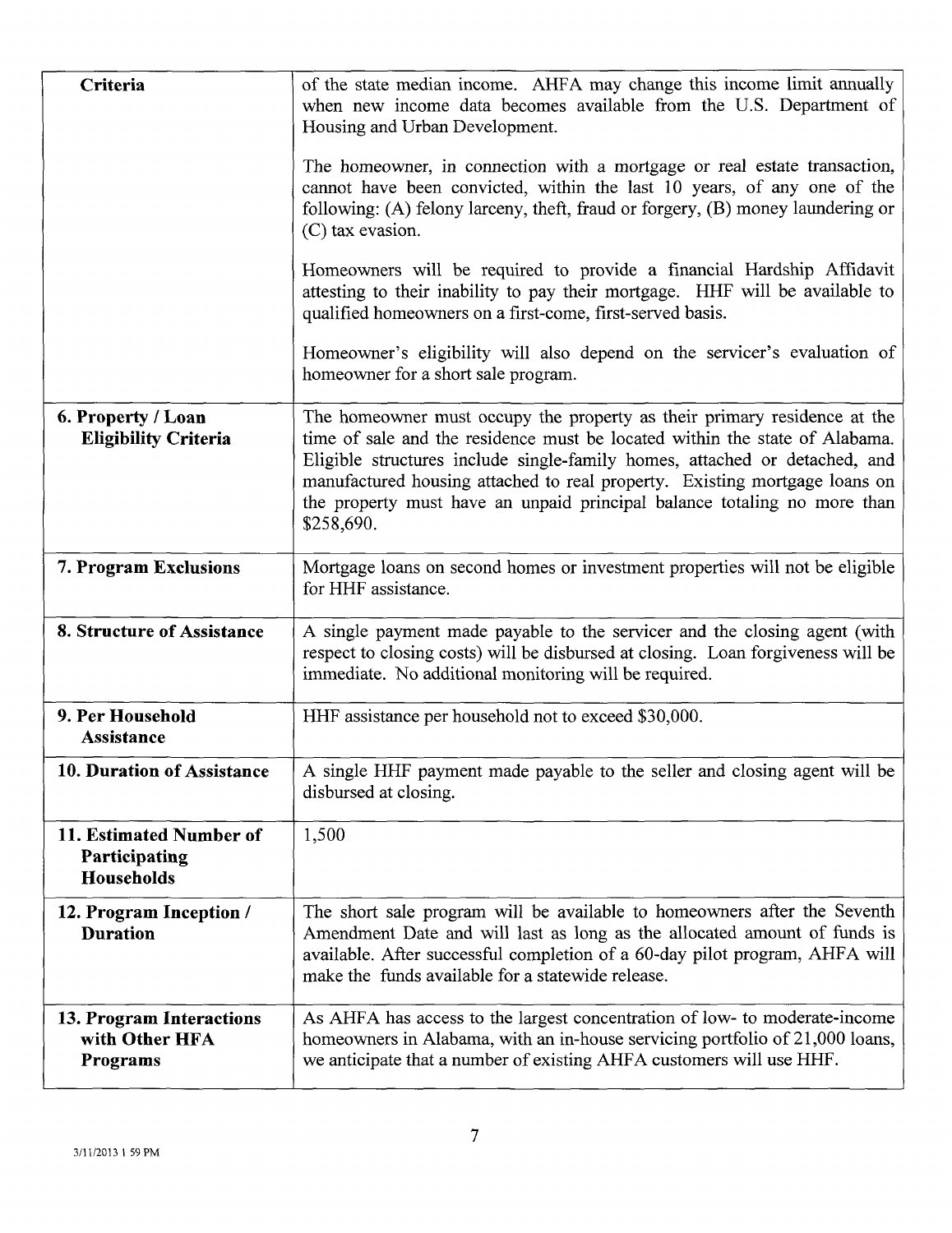| 14. Program Interactions<br>with HAMP                                   | N/A                          |
|-------------------------------------------------------------------------|------------------------------|
| 15. Program Leverage with<br><b>Other Financial</b><br><b>Resources</b> | None.                        |
| 16. Qualify as an<br><b>Unemployment Program</b>                        | $\boxtimes$ No<br>$\Box$ Yes |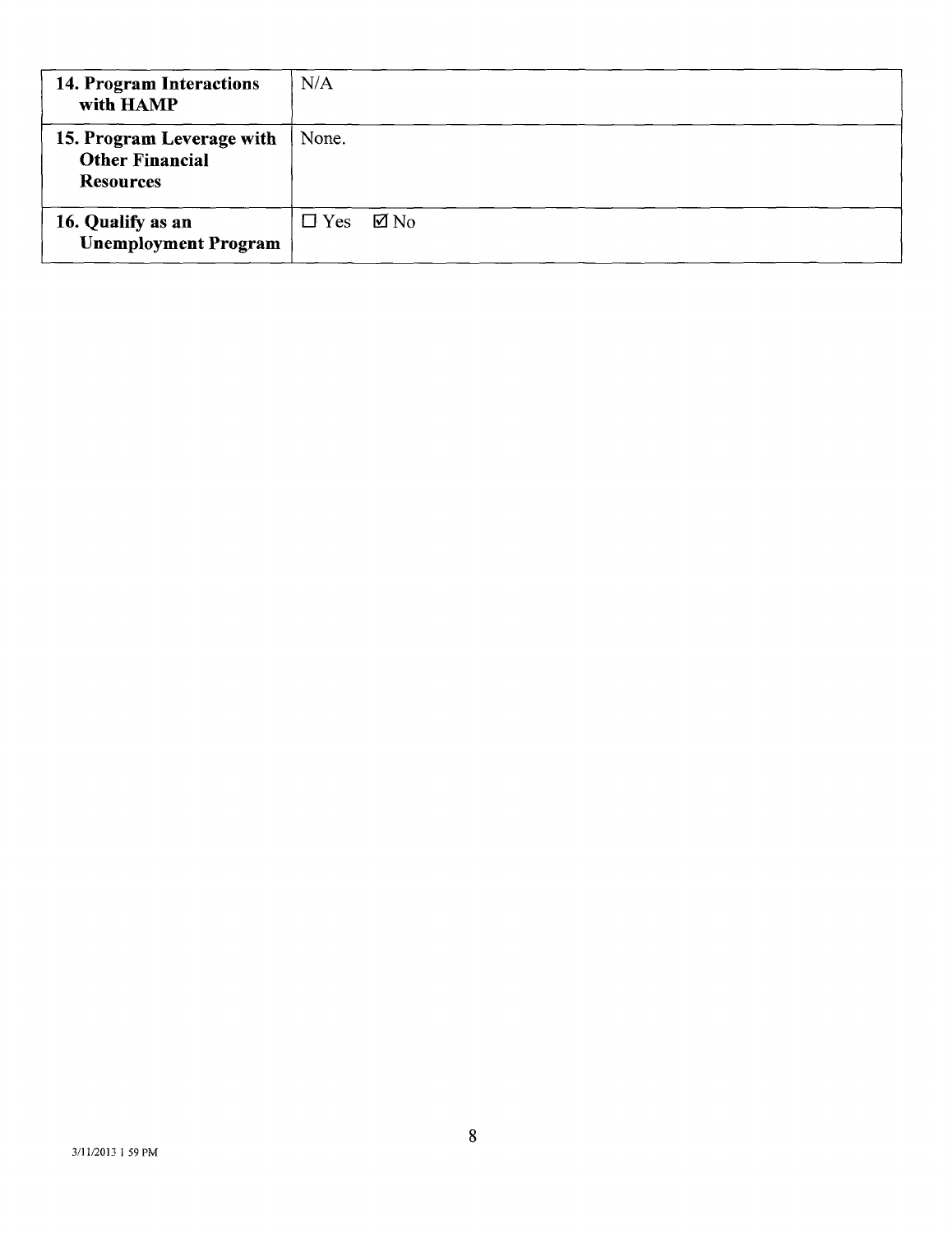# SERVICE SCHEDULE B-3



#### SUMMARY GUIDELINES

#### LOAN MODIFICATION ASSISTANCE PROGRAM

| 1. Program Overview | To aid in the prevention of foreclosures in Alabama, the Loan Modification<br>Assistance Program will provide funds, not to exceed \$30,000 per household,<br>to assist financially distressed and/or underemployed borrowers in achieving<br>modification of their home loans.<br>Under the program, a one-time contribution of funds will be made to the<br>mortgage servicer to be used to fill a financial gap that limits a homeowner's<br>eligibility for a loan modification. |
|---------------------|--------------------------------------------------------------------------------------------------------------------------------------------------------------------------------------------------------------------------------------------------------------------------------------------------------------------------------------------------------------------------------------------------------------------------------------------------------------------------------------|
|                     | Funds may be used to reduce the outstanding principal balance, pay delinquent<br>escrow or arrearages.                                                                                                                                                                                                                                                                                                                                                                               |
|                     | Modification must result in a mortgage payment (including principal, interest,<br>taxes, and insurance) of no more than 31 percent of a homeowner's income.<br>Homeowner must have demonstrated ability to maintain the mortgage under<br>the new terms.                                                                                                                                                                                                                             |
|                     | The program is designed to work with both HAMP and non-HAMP<br>modifications.                                                                                                                                                                                                                                                                                                                                                                                                        |
|                     | HHF Participating Servicers may refer interested homeowners for<br>participation in the program. The homeowner will apply via a secure website<br>monitored and maintained by AHFA staff. Applications will be evaluated and<br>approved by AHFA staff members. Approved homeowners will be expected<br>to submit certain information documenting their inability to pay their<br>mortgage and supporting their mortgage claims.                                                     |
| 2. Program Goals    | Provide assistance to underemployed Alabama homeowners who are unable to<br>sustain their monthly mortgage obligation under the current loan terms.<br>Providing funds will allow for a successful loan modification for borrowers<br>who would, otherwise, be ineligible for modification and will, ultimately,<br>prevent foreclosures.                                                                                                                                            |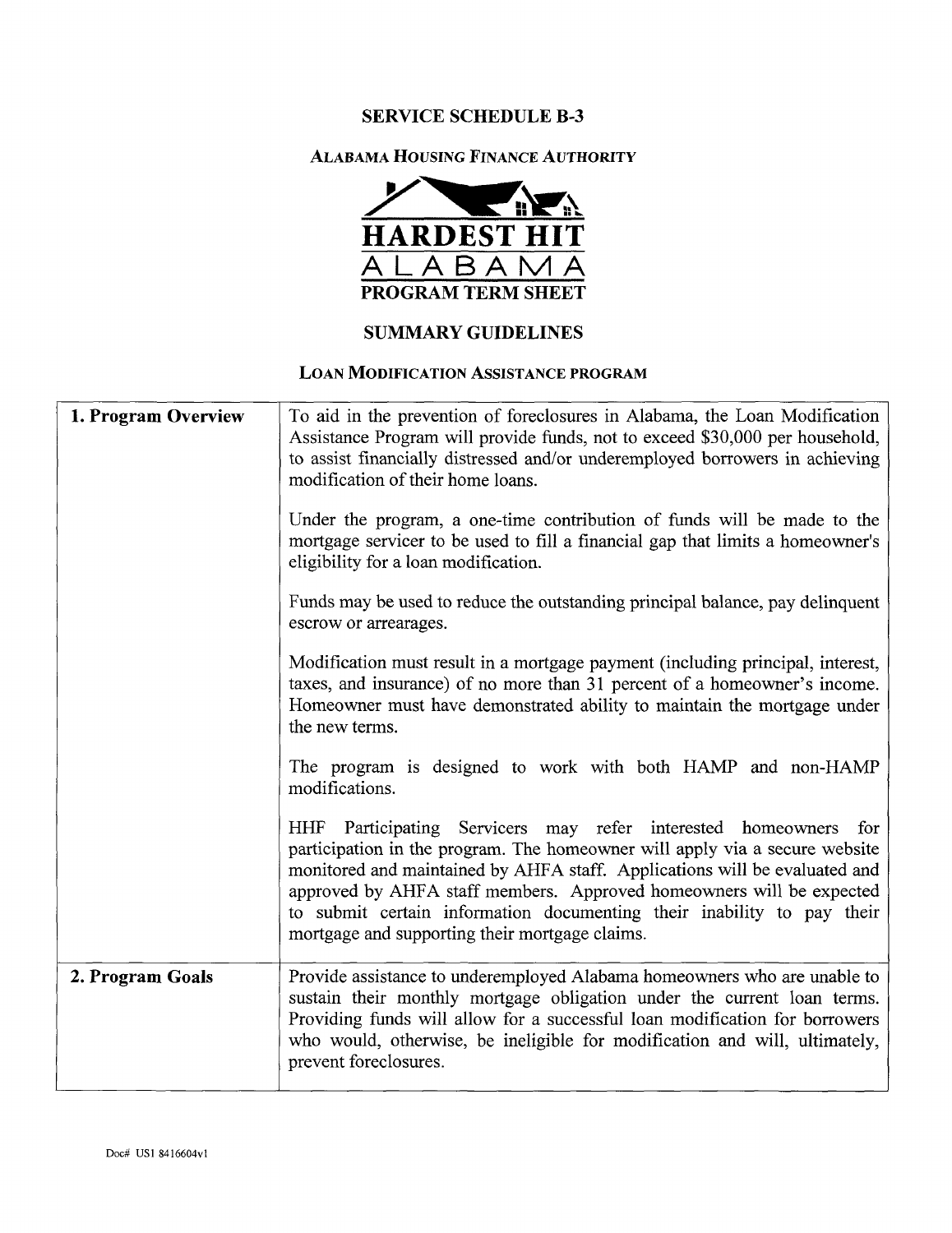| 3. Target Population /<br><b>Areas</b>                                     | This program will assist low- to moderate-income families in Alabama. AHFA<br>does not anticipate targeting this assistance on a geographic basis.                                                                                                                                                                                                                                                                                                                                                                                                                                                                                                                                                                                                             |
|----------------------------------------------------------------------------|----------------------------------------------------------------------------------------------------------------------------------------------------------------------------------------------------------------------------------------------------------------------------------------------------------------------------------------------------------------------------------------------------------------------------------------------------------------------------------------------------------------------------------------------------------------------------------------------------------------------------------------------------------------------------------------------------------------------------------------------------------------|
| 4. Program Allocation<br>(Excluding<br>Administrative<br><b>Expenses</b> ) | \$36,487,880                                                                                                                                                                                                                                                                                                                                                                                                                                                                                                                                                                                                                                                                                                                                                   |
| 5. Borrower Eligibility<br>Criteria                                        | Applicants must have a total annual household income of less than 140<br>percent of the state median income. AHFA may change this income limit<br>annually when new income data becomes available from the U.S. Department<br>of Housing and Urban Development.                                                                                                                                                                                                                                                                                                                                                                                                                                                                                                |
|                                                                            | The homeowner, in connection with a mortgage or real estate transaction,<br>cannot have been convicted, within the last 10 years, of any one of the<br>following: (A) felony larceny, theft, fraud or forgery, (B) money laundering or<br>(C) tax evasion.                                                                                                                                                                                                                                                                                                                                                                                                                                                                                                     |
|                                                                            | Homeowners will be required to provide a financial Hardship Affidavit<br>attesting to their inability to pay their mortgage. HHF will be available to<br>qualified homeowners on a first-come, first-served basis.                                                                                                                                                                                                                                                                                                                                                                                                                                                                                                                                             |
|                                                                            | Homeowner eligibility will also depend on the servicer's evaluation of the<br>homeowner for a loss mitigation option.                                                                                                                                                                                                                                                                                                                                                                                                                                                                                                                                                                                                                                          |
| 6. Property / Loan<br><b>Eligibility Criteria</b>                          | The homeowner must currently occupy the property as their primary<br>residence, and the residence must be located within the state of Alabama.<br>Eligible structures include single-family homes, attached or detached, and<br>manufactured housing attached to real property. The homeowner's current<br>first-lien mortgage must have an unpaid principal balance totaling no more<br>than \$258,690.                                                                                                                                                                                                                                                                                                                                                       |
| 7. Program Exclusions                                                      | Mortgage loans on second homes or investment properties will not be eligible<br>for HHF assistance.                                                                                                                                                                                                                                                                                                                                                                                                                                                                                                                                                                                                                                                            |
| 8. Structure of<br>Assistance                                              | A single payment made payable to the servicer will be disbursed.<br>Homeowners receiving funds will execute a note and a subordinate mortgage<br>lien in favor of AHFA that will be recorded in public records against the<br>property. Loans will be zero percent and non-amortizing.<br>Loans originated between the pilot program commencement and December<br>31, 2013, will be forgiven at the termination of a four-year term. Loans<br>originated between January 1, 2014, and December 31, 2014, will be forgiven<br>at the termination of a three-year term. No loans will be originated after<br>December 31, 2014. On or before December 31, 2017, or such later date<br>allowed by Treasury, any remaining or recaptured funds will be returned to |

 $\bar{.}$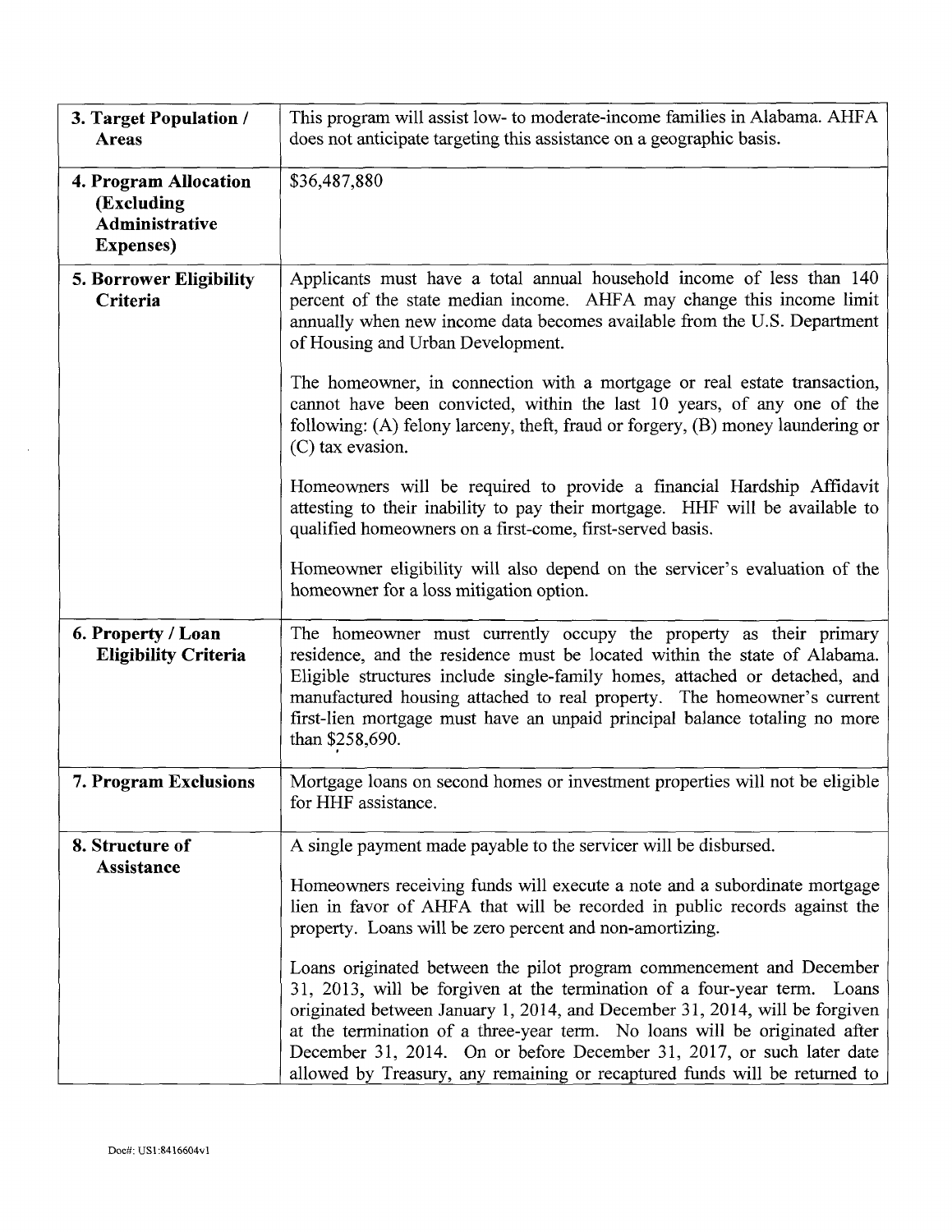|                                                                  | Treasury.                                                                                                                                                                                                                                                                                            |
|------------------------------------------------------------------|------------------------------------------------------------------------------------------------------------------------------------------------------------------------------------------------------------------------------------------------------------------------------------------------------|
|                                                                  | Loans will be repayable only if the homeowner sells the property before the<br>forgiveness period expires and there is sufficient equity to pay all or part of<br>the unforgiven balance of the loan. Repaid HHF funds will be re-invested<br>back into new homeowner loans until December 31, 2014. |
|                                                                  | Ongoing monitoring, repayments and satisfactions will be conducted through<br>AHFA.                                                                                                                                                                                                                  |
| 9. Per Household<br><b>Assistance</b>                            | HHF assistance per household not to exceed \$30,000.                                                                                                                                                                                                                                                 |
| 10. Duration of<br>Assistance                                    | A single HHF payment made payable to the servicer will be disbursed.                                                                                                                                                                                                                                 |
| 11. Estimated Number<br>of Participating<br><b>Households</b>    | 1,200                                                                                                                                                                                                                                                                                                |
| 12. Program Inception /<br><b>Duration</b>                       | The loan modification program will be available to homeowners after<br>Treasury approval and will last as long as the allocated amount of funds is<br>available. After successful completion of a 60-day pilot program, AHFA will<br>make the funds available for a statewide release.               |
| 13. Program<br>Interactions with<br><b>Other HFA</b><br>Programs | As AHFA has access to the largest concentration of low- to moderate-income<br>homeowners in Alabama with an in-house servicing portfolio of 21,000 loans,<br>we anticipate that a number of existing AHFA customers will use HHF.                                                                    |
| 14. Program<br><b>Interactions with</b><br><b>HAMP</b>           | This assistance can interact with any and all loan modification programs,<br>including HAMP, provided that the homeowner meets the qualifications<br>established by AHFA and Treasury for HHF. HHF funds can be utilized<br>before or after assistance from HAMP UP.                                 |
| 15. Program Leverage<br>with Other Financial<br><b>Resources</b> | None.                                                                                                                                                                                                                                                                                                |
| 16. Qualify as an<br>Unemployment<br>Program                     | $\Box$ $\Box$ No<br>$\Box$ Yes                                                                                                                                                                                                                                                                       |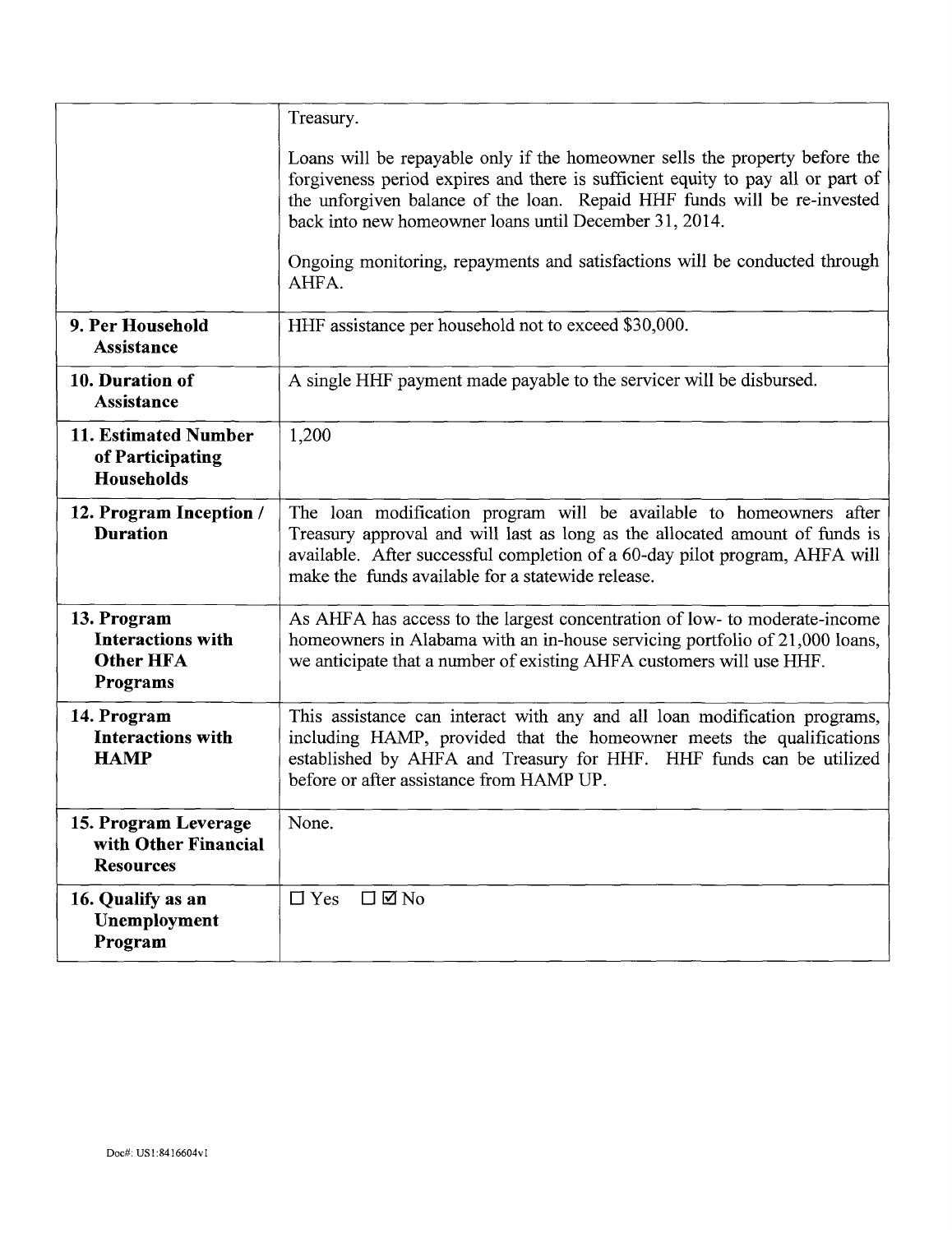# **SCHEDULE C**

# PERMITTED EXPENSES

|                                            | <b>Alabama</b>  |
|--------------------------------------------|-----------------|
|                                            |                 |
| One-time / Start-Up Expenses:              |                 |
| Initial Personnel                          | \$1,146,126.00  |
| Building, Equipment, Technology            | \$668,463.00    |
| <b>Professional Services</b>               | \$199,914.00    |
|                                            | \$131,193.00    |
| Supplies / Miscellaneous                   | \$346,726.00    |
| Marketing /Communications                  | \$12,494.00     |
| Travel                                     |                 |
| Website development /Translation           | \$50,000.00     |
| Contingency                                | \$131,193.00    |
| <b>Subtotal</b>                            | \$2,686,109.00  |
| <b>Operating / Administrative</b>          |                 |
| <b>Expenses:</b>                           |                 |
| <b>Salaries</b>                            | \$6,766,750.00  |
| Professional Services (Legal,              |                 |
| Compliance, Audit, Monitoring)             | \$1,800,000.00  |
| Travel                                     | \$50,000.00     |
| Buildings, Leases & Equipment              | \$300,000.00    |
| Information Technology &<br>Communications | \$2,158,491.00  |
| Office Supplies/Postage and                |                 |
| Delivery/Subscriptions                     | \$149,935.00    |
| Risk Management/ Insurance                 | \$120,000.00    |
| Training                                   | \$100,000.00    |
| Marketing/PR                               | \$750,000.00    |
| Miscellaneous                              | \$134,145.00    |
| <b>Subtotal</b>                            | \$12,329,321.00 |
|                                            |                 |
| <b>Transaction Related Expenses:</b>       |                 |
| <b>Recording Fees</b>                      | \$2,000,000.00  |
| <b>Wire Transfer Fees</b>                  | \$83,109.00     |
| <b>Counseling Expenses</b>                 |                 |
| File Intake                                | \$2,139,707.00  |
| <b>Decision Costs</b>                      | \$0.00          |
| <b>Successful File</b>                     | \$693,452.00    |
| Key Business Partners On-Going             | \$7,092,542.00  |